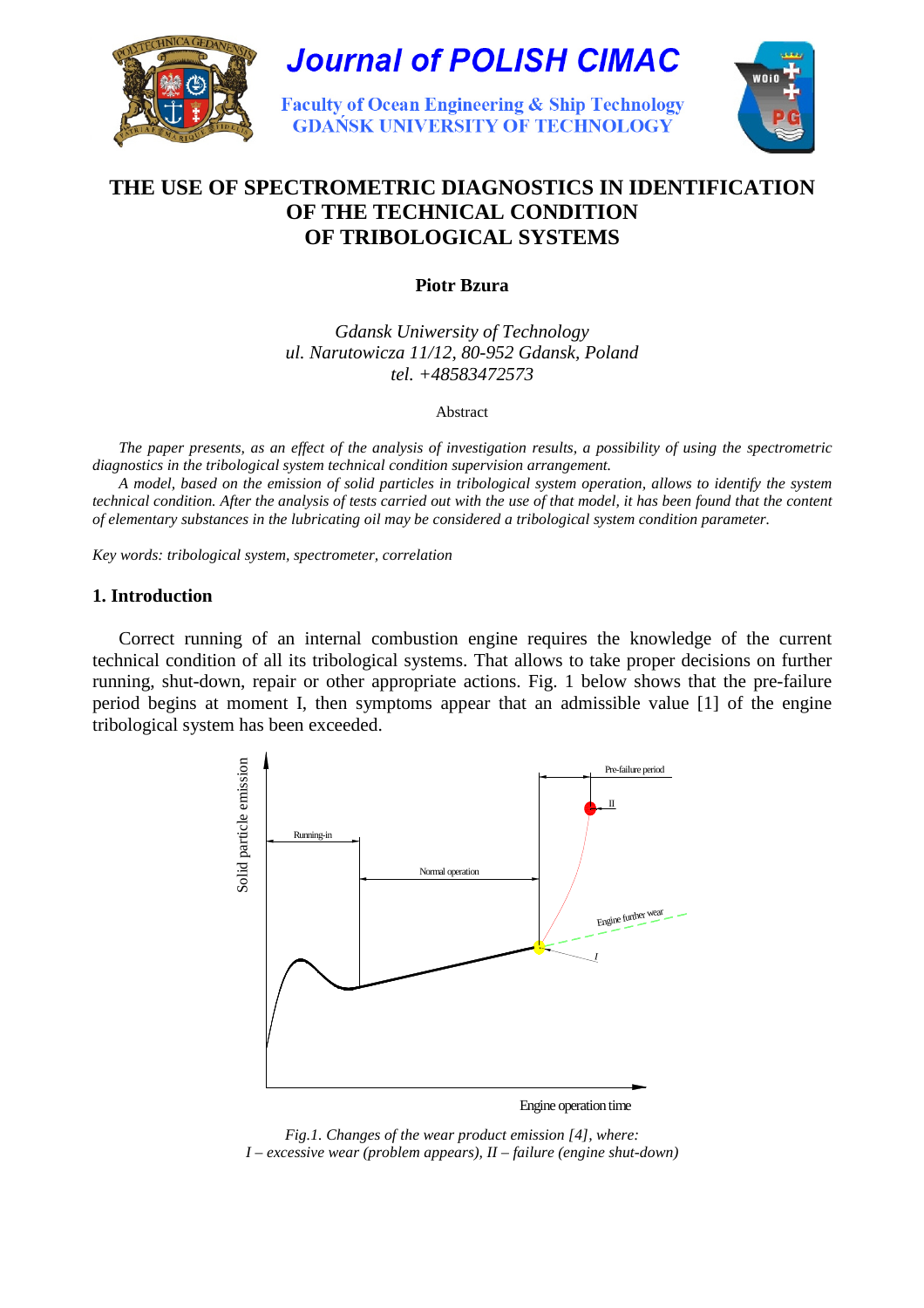The engine may continue to perform the functions but its technical and operational properties do not meet the requirements (e.g. excessive wear of piston rings causes increased fuel consumption). This type of a symptom may be e.g. an increased content of metals in the lubricating oil. An effect of the missed or disregarded pre-failure period symptoms is cumulation of changes in the engine technical condition and ensuing engine failure.

Further wear of the engine, if the failure has been prevented, is marked with broken line.

 The lubricating oil, as one of the tribological system elements, is also subject to qualitative changes and it reflects the technical condition of tribological system. Taking that into account, a model has been developed allowing to identify the tribological system technical condition from the spectrometric diagnostics.

 The work is aimed at investigating to what extent the content of elementary substances in the lubricating oil may be treated as a parameter evaluating the technical condition of a tribological system.

#### **2. Methodology of investigations**

 The content of elementary substances, such as iron (Fe), copper (Cu), zinc (Zn), nickel (Ni) and calcium (Ca), in the lubricating oil is determined by the X-ray fluorescence method on a Philips X-Met920 spectrometer.

 The investigated sample is irradiated by primary rays (from an X-ray tube). Atoms of the sample absorb photons, disposing of electrons from the internal orbitals. A "vacuum" that is created in that way will be filled by transferring another electron from an external orbital and a difference of energy between the two orbitals will cause emission of fluorescent X-radiation.



*Fig. 2. Schematic diagram of the XRF spectrometer* 

 The XRF method is based on the phenomenon that each elementary substance contained in the tested sample emits, under the X-ray excitation, a characteristic spectrum subject to a qualitative and quantitative analysis.

 The investigation model allowing to use the spectrometric diagnostics for identification of the technical condition of a tribological system analyses results of two stages of investigations.

 The first stage consists in testing the content of elementary substances in an oil sample taken from a running engine or immediately after the engine stoppage, before the filter (e.g. the LUBIANA [4] system).

 Next, a test is carried out on a T-02 four-ball extreme pressure tester (made by ITeE in Radom [3]), with linear increase of the friction node load in any temperature range. The friction node consisted of dia. 12.7 mm ball bearing balls made from the LH15 steel (an iron Fe alloy with average content of 1% C, 0.02% S, 0.3% Ni, 0.3% Cu) in the accuracy class 16 in accordance with the PN-83/M-86452 standard, lubricated with the oil tested on the spectrometer at the first stage. The friction node linear increase of load to 7.4 kN led to the ball seizure, which caused change of the elementary substance content in the lubricating oil. After completion of each test (lasting 18 seconds) the lubricating oil was poured from the friction node pocket to the spectrometer sampler in order to check the solid particle emission.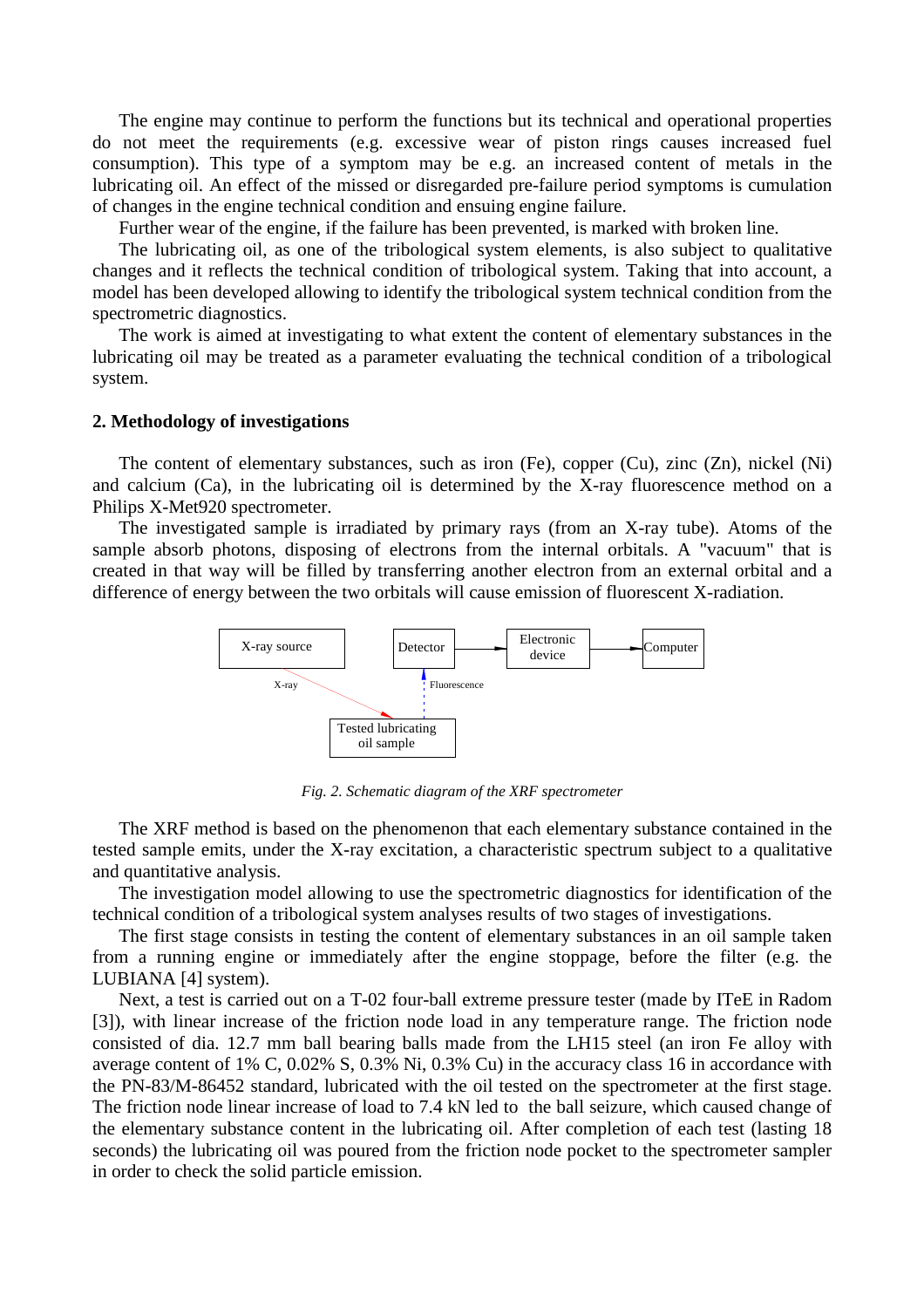

*Fig. 3. Schematic diagram of the T-02 [3] four-ball extreme pressure tester measurement and control system* 

In the second stage the content of elementary substances, such as iron (Fe), copper (Cu), zinc (Zn), nickel (Ni) and calcium (Ca), in the lubricating oil is determined again on a Philips X-Met920 spectrometer.

#### **3. Analysis of the investigation results**

 Analysis of the investigation results was carried out on the Daewoo API SJ 5W-30 lubricating oil samples taken from a LANOS 1,5 DOHC engine in the 2005 to 2008 operation period.

3.1 First stage of investigations

 From the spectrometer measurement results of the lubricating oil samples (Table 1), an analysis (Fig. 4) was performed in order to determine which initial parameter may be considered a diagnostic parameter of the tribological system technical condition.

| Type of lubricating oil<br>Daewoo API SJ 5W-30 | Initial parameters - elementary substance content [ppm] |                 |                |                               |                                                    |  |
|------------------------------------------------|---------------------------------------------------------|-----------------|----------------|-------------------------------|----------------------------------------------------|--|
|                                                | <b>IRON</b>                                             | <b>ZINC</b>     | <b>COPPER</b>  | <b>NICKEL</b>                 | <b>CALCIUM</b>                                     |  |
| Clean - unused                                 | $61,2 \pm 1,5$                                          | $514,7 \pm 8,8$ | $863 \pm 11,9$ |                               | $647,1 \pm 11,4$ 3788,7 $\pm$ 191,8                |  |
| After one year of use<br>from $2005$ to $2006$ | $87,0 \pm 2,6$                                          | $453,7 \pm 8,3$ |                | $811 \pm 72.3$ 577 $\pm 10.8$ | $2807,1 \pm 168,8$                                 |  |
| After one year of use<br>from 2006 to 2007     | $92,4 \pm 2,7$                                          | $491,7 \pm 8,6$ |                |                               | $828 \pm 58,5$ 647,6 $\pm$ 11,4 3491,7 $\pm$ 185,5 |  |
| After one year of use<br>from 2007 to 2008     | $116 \pm 3.0$                                           | $536.7 \pm 9$   |                |                               | $925 \pm 12.3$ $692.3 \pm 11.8$ 3366.1 $\pm 182.7$ |  |

*Table 1. Elementary substance content*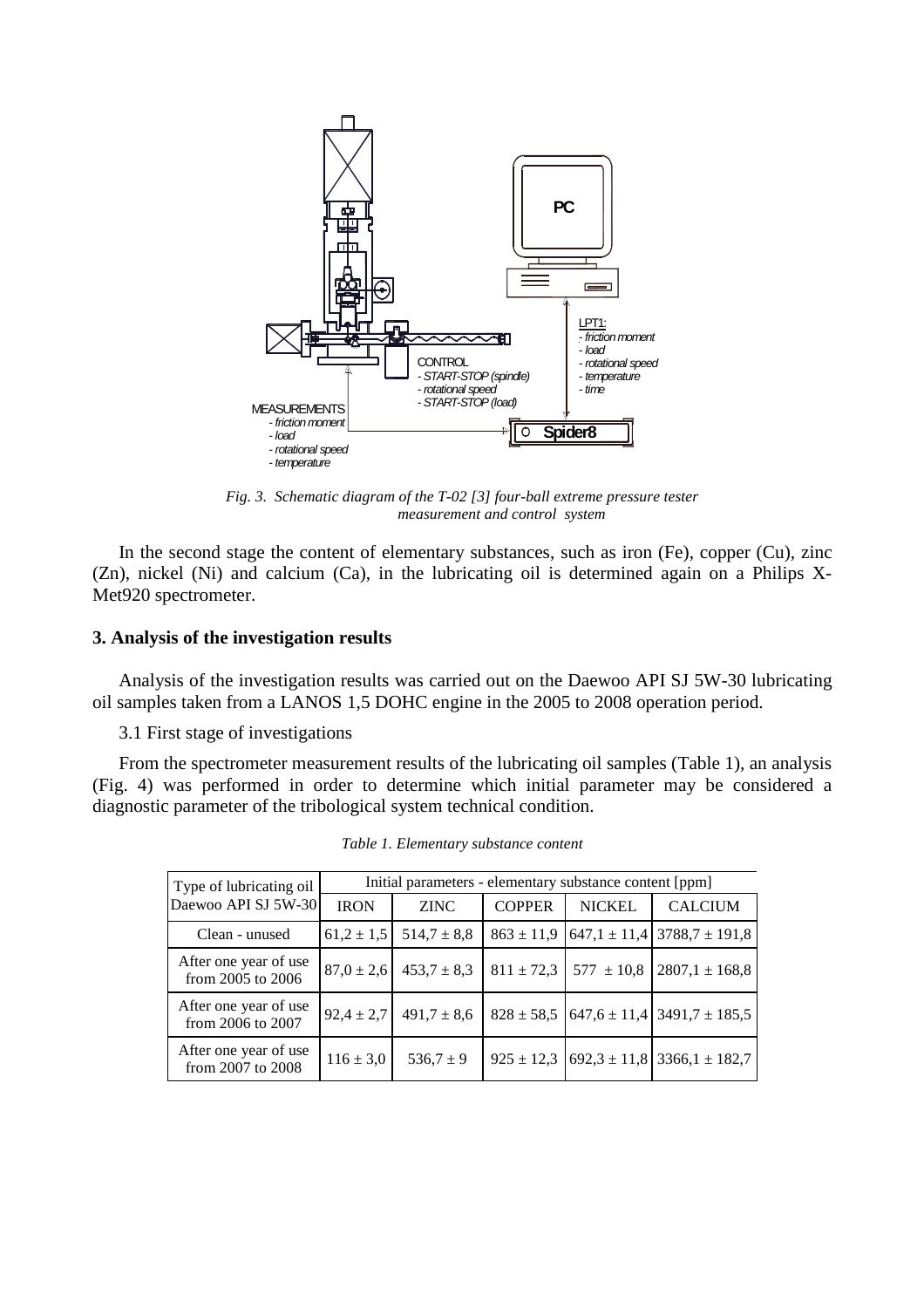

TECHNICAL CONDITION PARAMETER

*Fig. 4. Graphical illustration of variants of the technical condition [2]* 

 An initial parameter (e.g. content of an elementary substance in the lubricating oil) may be considered a tribological system technical condition diagnostic parameter if it meets the following requirements:

- − uniqueness (i.e. each value of the technical condition parameter corresponds with only one determined amount of the elementary substance),
- − sufficient range of the parameter values (i.e. better is the initial parameter with greater change of value for a given change of the technical condition parameter),
- − availability (easy measurement of the elementary substance content).

 Fig. 4, presenting the first stage measurement analysis, indicates that the most unique parameter, with the widest range of values, is the content of iron. The availability requirement will be verified in the analysis of the second stage measurements.

#### 3.2 Second stage of investigations

After the test of oil samples (at  $80^{\circ}$ C - oil temperature during the engine run) in the T-02 fourball extreme pressure tester, the elementary substance content was measured (Table II). Then an analysis of initial parameters was performed in connection with the T-02 apparatus ball seizure (Fig. 5).

| Type of lubricating<br>oil                     | Elementary substance content [ppm] |                 |                |                  |                    |  |
|------------------------------------------------|------------------------------------|-----------------|----------------|------------------|--------------------|--|
| Daewoo API SJ 5W-<br>30                        | <b>IRON</b>                        | <b>ZINC</b>     | <b>COPPER</b>  | <b>NICKEL</b>    | <b>CALCIUM</b>     |  |
| Clean - unused                                 | $102 \pm 2.8$                      | $519,8 \pm 8,9$ | $900 \pm 12,1$ | $667,2 \pm 11,6$ | $3666.9 \pm 189.6$ |  |
| After one year of use<br>from $2005$ to $2006$ | $147 \pm 3.3$                      | $473.4 \pm 8.5$ | $805 \pm 11.5$ | $599,6 \pm 11$   | $3150,5 \pm 178,1$ |  |
| After one year of use<br>from 2006 to 2007     | $161 \pm 3.4$                      | $505 \pm 8.7$   | $891 \pm 12,6$ | $670.3 \pm 11.6$ | $3308.3 \pm 181.5$ |  |

*Table II. Elementary substance content*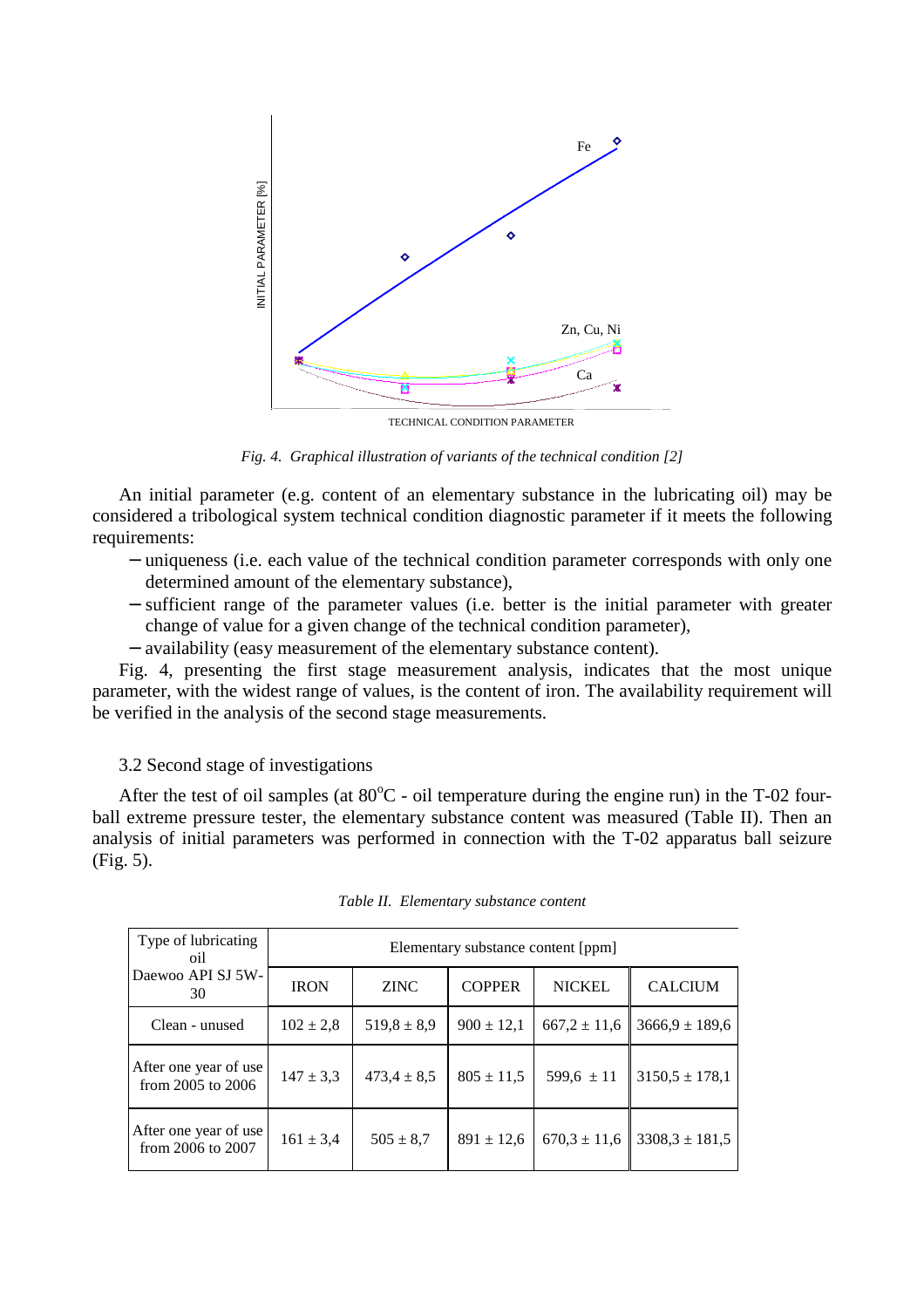

*Fig. 5. Graphical illustration of variants of the technical condition [2]* 

 An additional conclusion drawn from the second stage measurement analysis (Fig. 5) is that the iron content in lubricating oil is the easiest available initial parameter (the ball wear clearly increases the iron content in the lubricating oil).

# 3.3 Identification of the tribological system technical condition

 The graphical illustrations (Fig. 4 and 5) indicate that the iron content may be considered a diagnostic parameter of any tribological system technical condition. Additionally, worth mentioning is the high value of the correlation coefficient (Table III) between the seizure load  $P_t$ (determined in the four-ball extereme pressure tester - Fig. 6) and the iron emission during the ball seizure.



*Fig. 6. Friction moment curves obtained in the constant load increase conditions, where: 1- clean unused oil, 2 – oil after one year of use from 2005 to 2006, 3 – oil after one year of use from 2006 to 2007, 4 – oil after one year of use from 2007 to 2008, P<sup>t</sup> – seizing load* 

| $P_t$ [N] | Fe[ppm]             | Correlation<br>coefficient r |  |
|-----------|---------------------|------------------------------|--|
| 2119,2    | $102 - 61.2 = 40.8$ |                              |  |
| 1350      | $147 - 87 = 60$     |                              |  |
| 1305      | $161 - 92,4 = 68,6$ | $-0,92456$                   |  |
| 1297      | $192 - 116 = 76$    |                              |  |